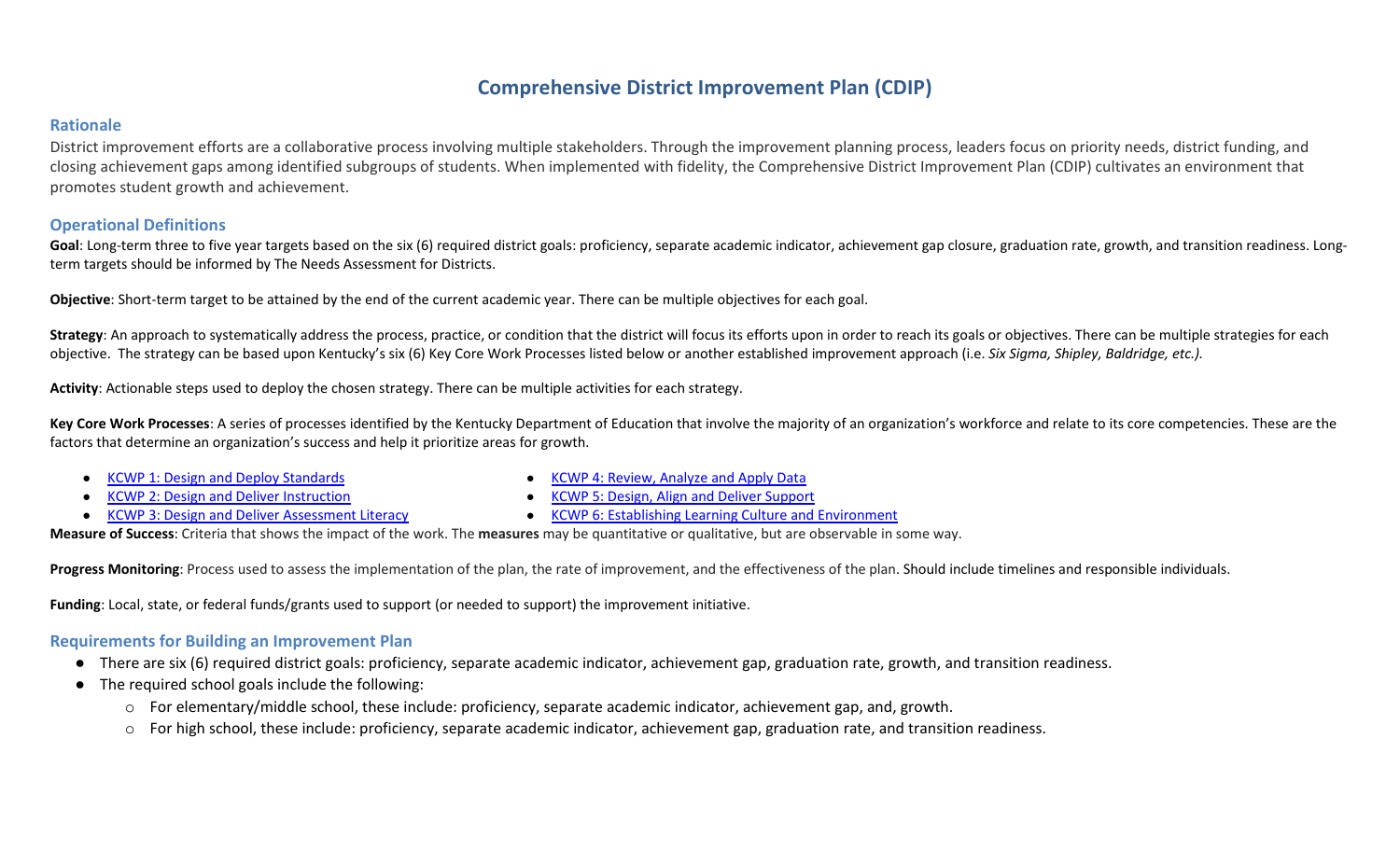## **1: Proficiency Goal**

Goal 1: By May 2023, Rockcastle County Schools will increase the combined reading and math percentage of proficient and distinguished to 82% in elementary, 80% in middle and 70% in high school.

| <b>Objective</b>                 | <b>Strategy</b>            | <b>Activities</b>                                                           | <b>Measure of Success</b>      | <b>Progress Monitoring</b>             | <b>Funding</b>        |
|----------------------------------|----------------------------|-----------------------------------------------------------------------------|--------------------------------|----------------------------------------|-----------------------|
| Objective 1: By May 2020,        | KCWP 2: Design and         | Professional learning activities will be                                    | PLC's occurring at             | District training completed October    | Instruction, Title I, |
| <b>Rockcastle County Schools</b> | Deliver Instruction        | conducted at individual schools to                                          | each school in the             | 2018. School PLC's ongoing this        | Title IV Part A       |
| will increase the combined       | KCWP 3: Design and Deliver | improve vertical and horizontal                                             | district.                      | academic year.                         |                       |
| reading and math percentage      | <b>Assessment Literacy</b> | alignment of standards and instruction<br>and assessment literacy to ensure |                                |                                        |                       |
| of proficient and                | KCWP 4: Review and         | equitable access to effective teaching in                                   |                                | Follow-up district training in October |                       |
| distinguished to 77% in          | Analyze and Apply Data     | ELA and math.                                                               |                                | 2019.                                  |                       |
| elementary, 74% in middle        |                            | Schools will implement a PLC to                                             | <b>KPREP</b> Data,             | PLC Protocols, Common Assessments,     | Instruction, Title I, |
| and 62% in high school.          |                            | discuss common assessments                                                  | Common Formative               | <b>KPREP Data</b>                      | Title IV Part A       |
|                                  |                            | results, identify students for growth                                       | Assessments,                   |                                        |                       |
|                                  |                            | and monitor effective instructional                                         | <b>PLC</b> Protocols           |                                        |                       |
|                                  |                            | strategies.                                                                 |                                |                                        |                       |
|                                  |                            | <b>District Focus Team Revised</b>                                          | Unit Alignment and             | Completed Units and Pacing Guides,     | Instruction, Title I, |
|                                  |                            | <b>Standards PLC</b>                                                        | Common Assessments,            | Common Assessments, Book Study         | Title IV Part A       |
|                                  |                            |                                                                             | <b>Book Study (Clarity for</b> | Activities                             |                       |
|                                  |                            |                                                                             | Learning)                      |                                        |                       |
|                                  |                            |                                                                             |                                |                                        |                       |
|                                  |                            |                                                                             |                                |                                        |                       |
|                                  |                            |                                                                             |                                |                                        |                       |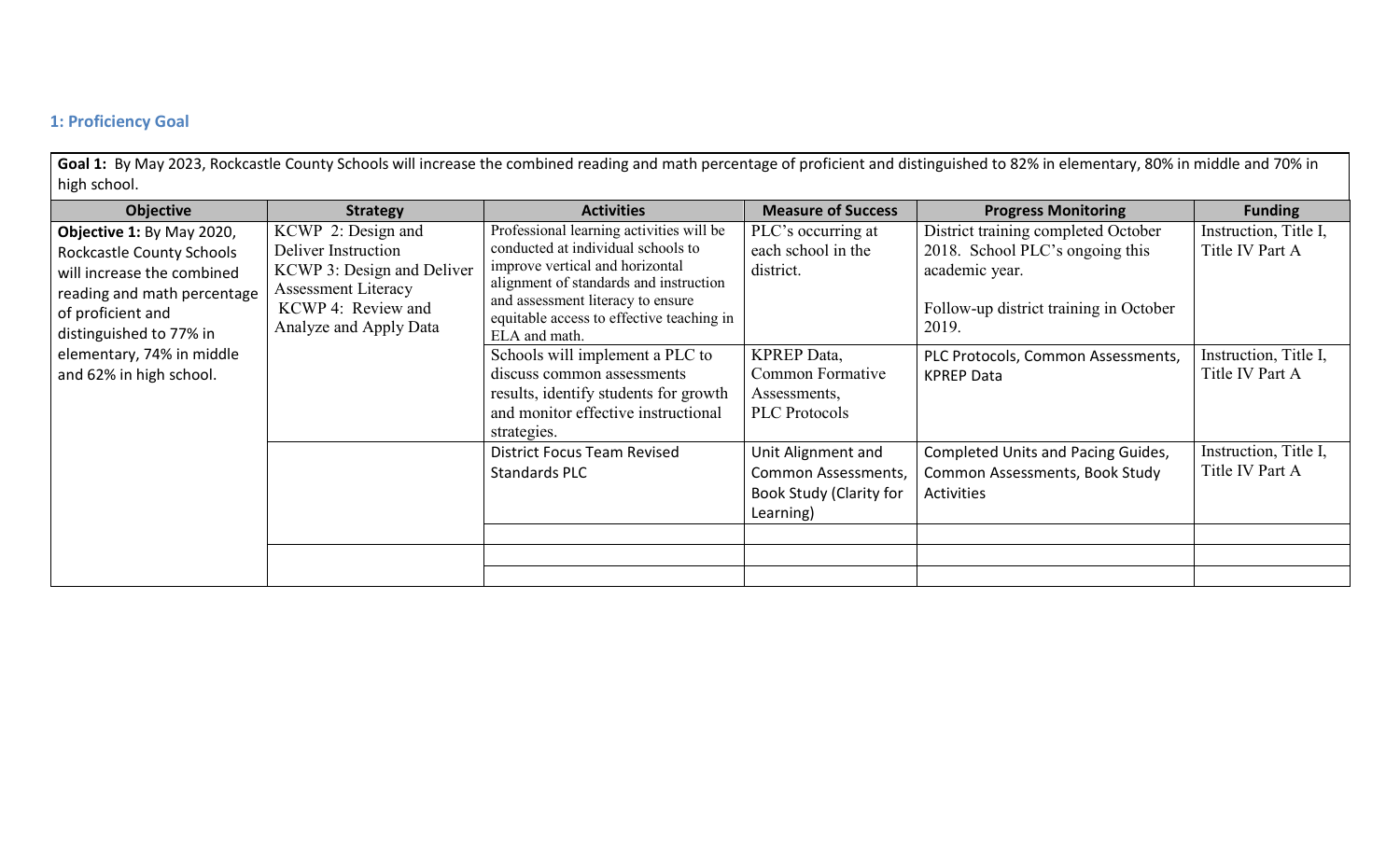## **2: Separate Academic Indicator**

Goal 1: By May 2023, Rockcastle County Schools will increase the combined science, social studies, and writing percentage of proficient and distinguished to 75% in elementary and 70% in middle school.

| <b>Objective</b>                                                                                                                                                                                                                   | <b>Strategy</b>                                                                                                                                | <b>Activities</b>                                                                                                                                                                                                                                                                    | <b>Measure of Success</b>                                                                                                                            | <b>Progress Monitoring</b>                                                                                          | <b>Funding</b>                           |
|------------------------------------------------------------------------------------------------------------------------------------------------------------------------------------------------------------------------------------|------------------------------------------------------------------------------------------------------------------------------------------------|--------------------------------------------------------------------------------------------------------------------------------------------------------------------------------------------------------------------------------------------------------------------------------------|------------------------------------------------------------------------------------------------------------------------------------------------------|---------------------------------------------------------------------------------------------------------------------|------------------------------------------|
| Objective 1: By May 2020,<br>Rockcastle County Schools<br>will increase the combined<br>science, social studies, and<br>writing percentage of<br>proficient and distinguished<br>to 69% in elementary and<br>63% in middle school. | KCWP 2: Design and<br>Deliver Instruction<br>KCWP 3: Design and<br>Deliver Assessment Literacy<br>KCWP 4: Review and<br>Analyze and Apply Data | Professional learning activities will be<br>conducted at individual schools to<br>improve vertical and horizontal<br>alignment of standards and instruction<br>and assessment literacy to ensure<br>equitable access to effective teaching<br>in science, social studies and writing | District training<br>completed October<br>2018. School PLC's<br>ongoing this academic<br>year.<br>Follow-up district<br>training in October<br>2019. | Ongoing for the academic year.<br>Formative Assessments, Screeners,<br><b>Common Assessments</b>                    | Instruction, Title I,<br>Title IV Part A |
|                                                                                                                                                                                                                                    |                                                                                                                                                | Schools will implement a PLC to<br>discuss common assessments<br>results, identify students for growth<br>and monitor effective instructional<br>strategies.                                                                                                                         | PLC Protocols,<br>Common<br>Assessments, KPREP<br>Data                                                                                               | Ongoing for the academic year.<br>Formative Assessments, Screeners,<br><b>Common Assessments</b>                    | Instruction, Title I,<br>Title IV Part A |
|                                                                                                                                                                                                                                    |                                                                                                                                                | <b>District Focus Team Revised</b><br>Standards PLC                                                                                                                                                                                                                                  | Completed Units and<br>Pacing Guides,<br>Common<br>Assessments, Book<br><b>Study Activities</b>                                                      | Ongoing for the academic year.<br>Formative Assessments, Screeners,<br>Common Assessments, Book Study<br>Activities | Instruction, Title I,<br>Title IV Part A |
|                                                                                                                                                                                                                                    |                                                                                                                                                |                                                                                                                                                                                                                                                                                      |                                                                                                                                                      |                                                                                                                     |                                          |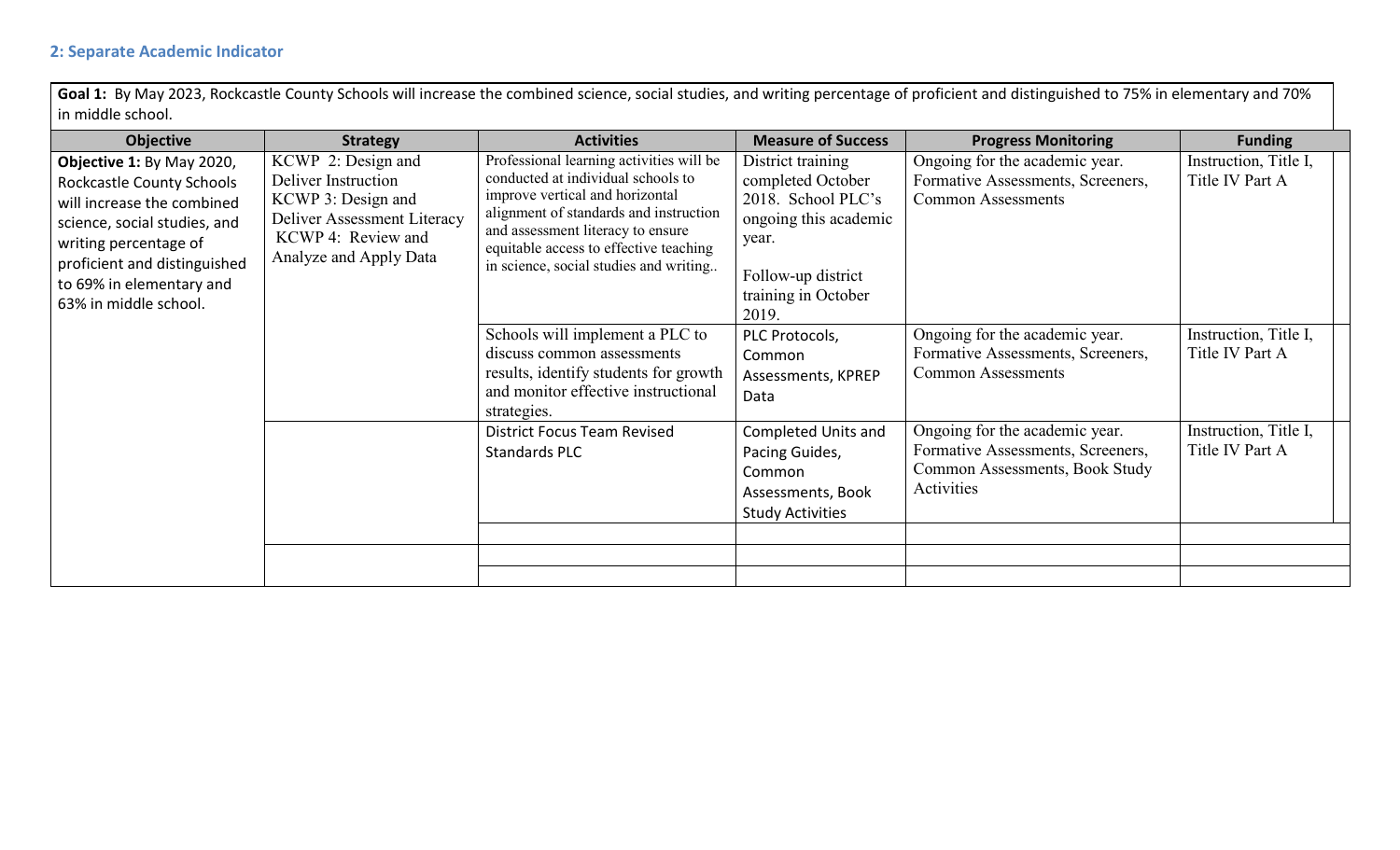| <b>Strategy</b>                                                                                                                                | <b>Activities</b>                                                                                                                                                                                                                                                                    | <b>Measure of Success</b>                                                                                                                            | <b>Progress Monitoring</b>                                                                                          | <b>Funding</b>                           |
|------------------------------------------------------------------------------------------------------------------------------------------------|--------------------------------------------------------------------------------------------------------------------------------------------------------------------------------------------------------------------------------------------------------------------------------------|------------------------------------------------------------------------------------------------------------------------------------------------------|---------------------------------------------------------------------------------------------------------------------|------------------------------------------|
| KCWP 2: Design and<br>Deliver Instruction<br>KCWP 3: Design and<br>Deliver Assessment Literacy<br>KCWP 4: Review and<br>Analyze and Apply Data | Professional learning activities will be<br>conducted at individual schools to<br>improve vertical and horizontal<br>alignment of standards and instruction<br>and assessment literacy to ensure<br>equitable access to effective teaching<br>in science, social studies and writing | District training<br>completed October<br>2018. School PLC's<br>ongoing this academic<br>year.<br>Follow-up district<br>training in October<br>2019. | Ongoing for the academic year.<br>Formative Assessments, Screeners,<br><b>Common Assessments</b>                    | Instruction, Title I,<br>Title IV Part A |
|                                                                                                                                                | Schools will implement a PLC to<br>discuss common assessments<br>results, identify students for growth<br>and monitor effective instructional                                                                                                                                        | PLC Protocols,<br>Common<br>Assessments, KPREP<br>Data                                                                                               | Ongoing for the academic year.<br>Formative Assessments, Screeners,<br><b>Common Assessments</b>                    | Instruction, Title I,<br>Title IV Part A |
|                                                                                                                                                | <b>District Focus Team Revised</b><br><b>Standards PLC</b>                                                                                                                                                                                                                           | Completed Units and<br>Pacing Guides,<br>Common<br>Assessments, Book<br><b>Study Activities</b>                                                      | Ongoing for the academic year.<br>Formative Assessments, Screeners,<br>Common Assessments, Book Study<br>Activities | Instruction, Title I,<br>Title IV Part A |
|                                                                                                                                                |                                                                                                                                                                                                                                                                                      | strategies.                                                                                                                                          |                                                                                                                     |                                          |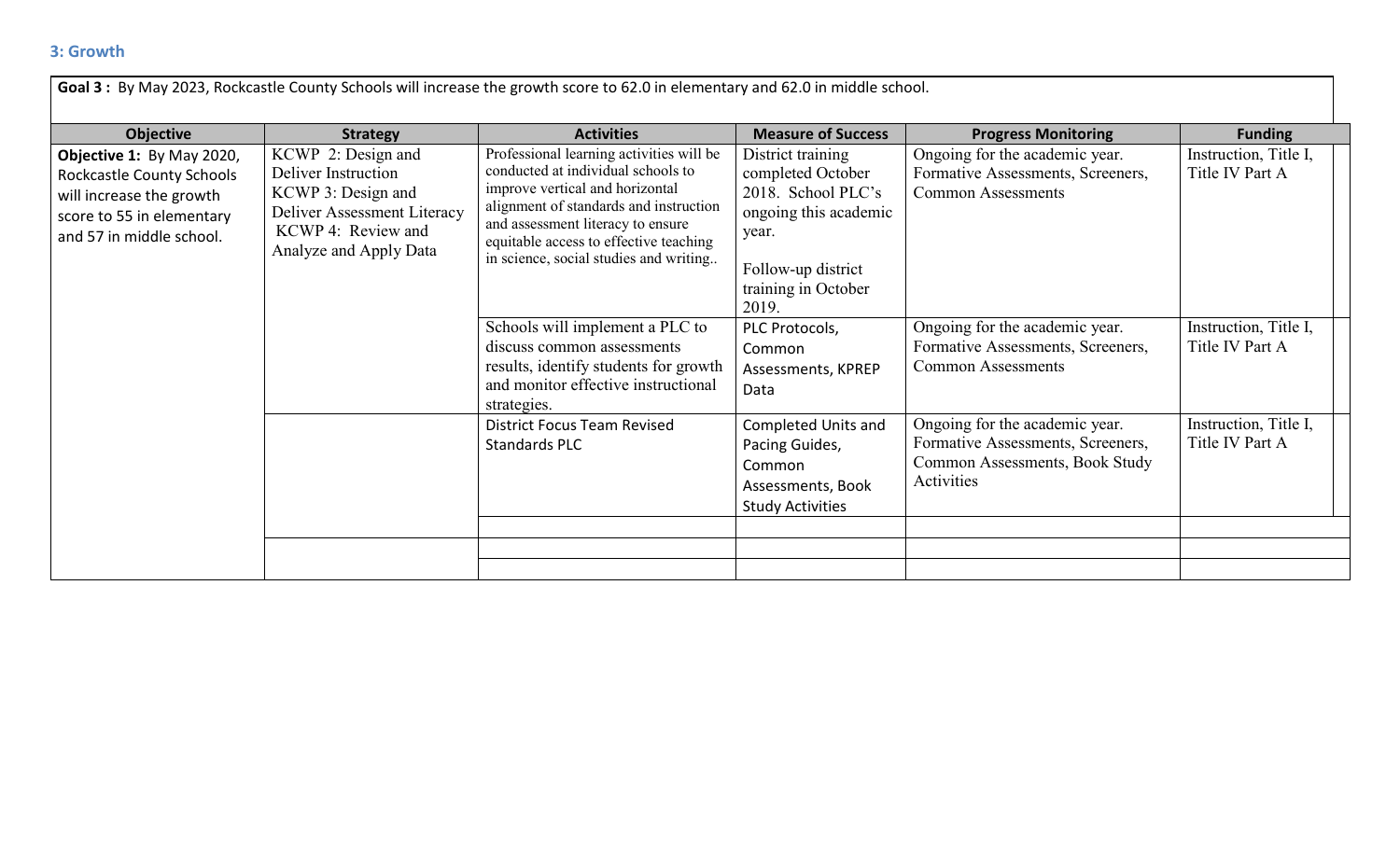## **4: Achievement Gap**

Goal 4: By May 2023, Rockcastle County Schools will increase the combined reading and math percentage of students who qualify for and Individualized Education Plan (IEP) and score proficient / distinguished to 70% in elementary, 62% in middle and 35% in high school.

| <b>Objective</b>               | <b>Strategy</b>             | <b>Activities</b>                 | <b>Measure of Success</b> | <b>Progress Monitoring</b>        | <b>Funding</b>       |
|--------------------------------|-----------------------------|-----------------------------------|---------------------------|-----------------------------------|----------------------|
| Objective 1: By May 2023,      | KCWP 2: Design and          | Professional Learning time        | District screeners,       | Ongoing for the academic year.    | Instruction, Special |
| Rockcastle County Schools      | Deliver Instruction         | scheduled to develop pacing guide | Formative                 | Formative Assessments, Screeners, | Education, ESS,      |
| will increase the combined     |                             | and scope and sequence.           | Assessments, KPREP        | <b>Common Assessments</b>         | Title IV Part A      |
| reading and math               |                             |                                   |                           |                                   |                      |
| percentage of students who     | KCWP 3: Design and          | Common formative assessments      | District screeners,       | Ongoing for the academic year.    | Instruction, Special |
| qualify for and Individualized | Deliver Assessment Literacy | developed and utilized to glean   | Formative                 | Formative Assessments, Screeners, | Education, ESS,      |
| Education Plan (IEP) and       |                             | student needs and strengths.      | Assessments, KPREP        | <b>Common Assessments</b>         | Title IV Part A      |
| score proficient /             |                             |                                   |                           |                                   |                      |
| distinguished to 67% in        | KCWP 4: Review and          | Data meetings that will identify  | District screeners,       | Ongoing for the academic year.    | Instruction, Special |
| elementary, 55% in middle      | Analyze and Apply Data      | next steps for instruction and to | Formative                 | Formative Assessments, Screeners, | Education, ESS,      |
| and 28% in high school.        |                             | target student needs.             | Assessments, KPREP        | <b>Common Assessments</b>         | Title IV Part A      |
|                                |                             |                                   |                           |                                   |                      |
|                                |                             |                                   |                           |                                   |                      |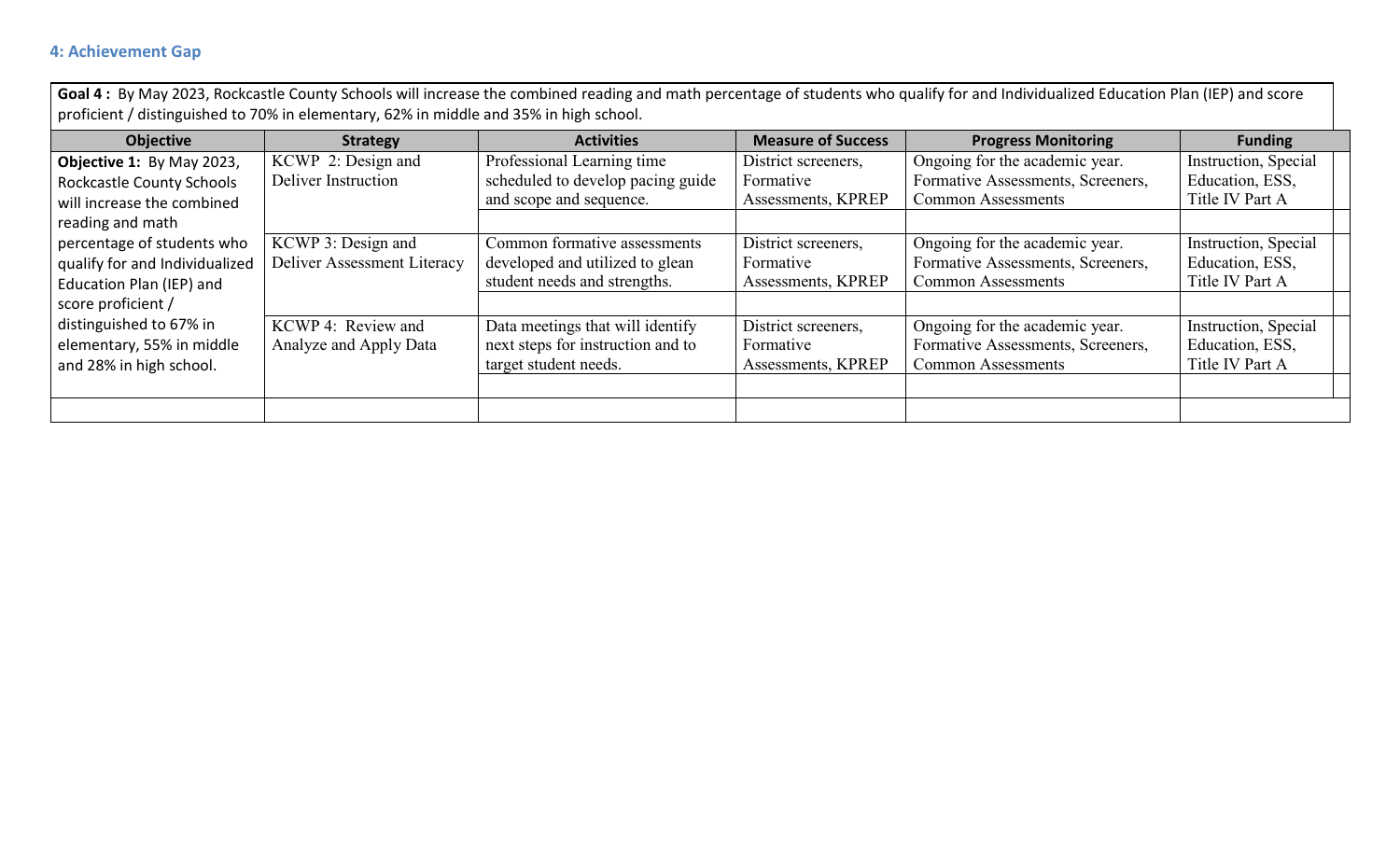## **5: Transition Readiness**

**Goal 5:** By May 2023, Rockcastle County Schools will increase the students who achieve college and career readiness to 75%.

| Objective                                                                                                                                                                                    | <b>Strategy</b>                       | <b>Activities</b>                                                                                                                                                                                                                           | <b>Measure of Success</b>        | <b>Progress Monitoring</b> | <b>Funding</b>                 |
|----------------------------------------------------------------------------------------------------------------------------------------------------------------------------------------------|---------------------------------------|---------------------------------------------------------------------------------------------------------------------------------------------------------------------------------------------------------------------------------------------|----------------------------------|----------------------------|--------------------------------|
| <b>Objective 1:</b> Increase the<br>amount of proficient and<br>distinguished students in math<br>and reading respectively by<br>10% each year while reducing<br>the number of Novice by 10% | KCWP 1, KCWP2, KCWP3,<br>KCWP4, KCWP5 | Data sessions for teachers and<br>principals to review individual student<br>data from local, KPREP, and universal<br>screener data so an organized plan can<br>be developed to meet students at their<br>needs to ensure attainable growth | KREP Data, ACT data,<br>CCR data | Academic Year - Ongoing    | Safe Schools,<br>GEAR-UP, SBDM |
| each year.                                                                                                                                                                                   |                                       |                                                                                                                                                                                                                                             |                                  |                            |                                |
|                                                                                                                                                                                              |                                       |                                                                                                                                                                                                                                             |                                  |                            |                                |
|                                                                                                                                                                                              |                                       |                                                                                                                                                                                                                                             |                                  |                            |                                |
|                                                                                                                                                                                              |                                       |                                                                                                                                                                                                                                             |                                  |                            |                                |
|                                                                                                                                                                                              |                                       |                                                                                                                                                                                                                                             |                                  |                            |                                |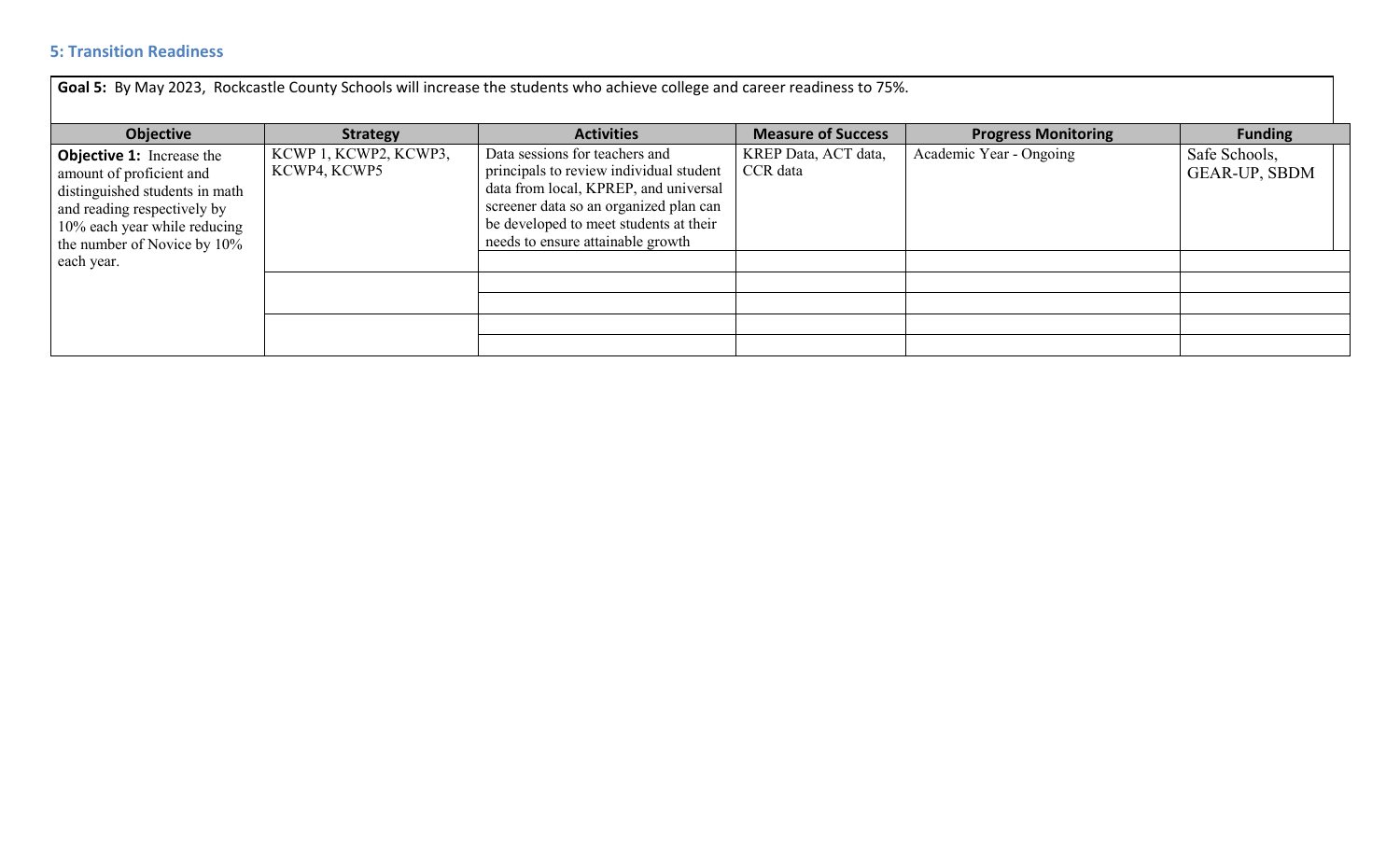## **6: Graduation Rate**

| Goal 6: By May 2023, Rockcastle County Schools will maintain its graduation rate at 98%.                      |                                                                                                                                                                                                                             |                                                                                                                                                                                                                                                 |                               |                            |                            |  |
|---------------------------------------------------------------------------------------------------------------|-----------------------------------------------------------------------------------------------------------------------------------------------------------------------------------------------------------------------------|-------------------------------------------------------------------------------------------------------------------------------------------------------------------------------------------------------------------------------------------------|-------------------------------|----------------------------|----------------------------|--|
| <b>Objective</b>                                                                                              | <b>Strategy</b>                                                                                                                                                                                                             | <b>Activities</b>                                                                                                                                                                                                                               | <b>Measure of Success</b>     | <b>Progress Monitoring</b> | <b>Funding</b>             |  |
| Objective 1: By May 2020,<br><b>Rockcastle County Schools</b><br>will maintain its graduation<br>rate at 98%. | KCWP $6$ – Continue plan for<br>identifying potential dropouts<br>(potential indicators: less than<br>80% attendance, failing grades<br>and disengagement and in<br>implementation of activities for<br>dropout prevention. | Continue district support for dropout<br>identification and prevention,<br>monitoring implementation of dropout<br>prevention program, behavior plan,<br>attendance support, and parent<br>engagement activities throughout the<br>school year. | <b>Graduation Cohort Data</b> | Jan. 2018-Jan. 2024        | SBDM/FRYSC/Safe<br>Schools |  |
|                                                                                                               |                                                                                                                                                                                                                             |                                                                                                                                                                                                                                                 |                               |                            |                            |  |
|                                                                                                               |                                                                                                                                                                                                                             |                                                                                                                                                                                                                                                 |                               |                            |                            |  |
|                                                                                                               |                                                                                                                                                                                                                             |                                                                                                                                                                                                                                                 |                               |                            |                            |  |
|                                                                                                               |                                                                                                                                                                                                                             |                                                                                                                                                                                                                                                 |                               |                            |                            |  |
|                                                                                                               |                                                                                                                                                                                                                             |                                                                                                                                                                                                                                                 |                               |                            |                            |  |